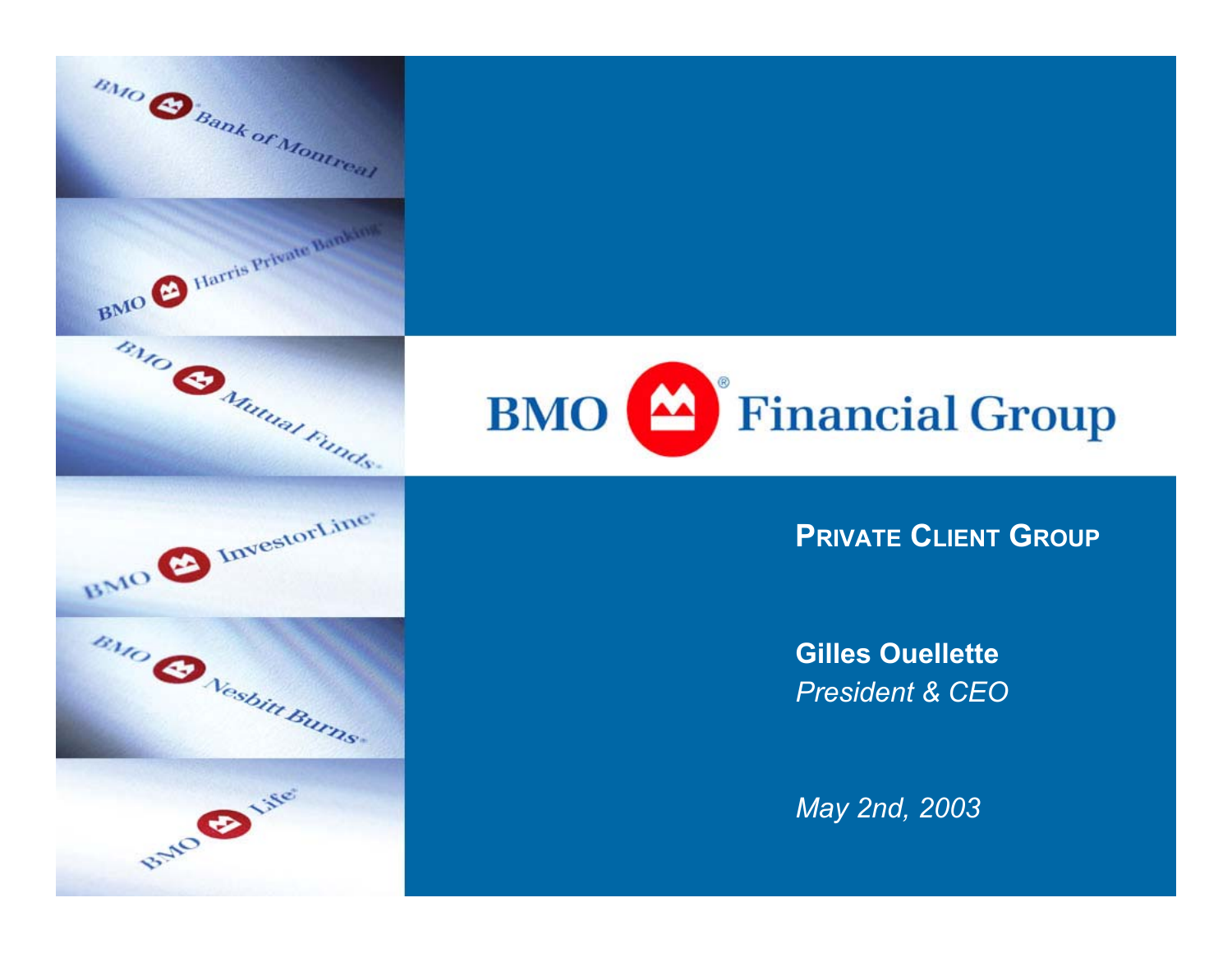

## *BMO's* Private Client Group

- In 1999, mandated to grow wealth management franchise
- Canada offered organic growth with select acquisition opportunities
	- $\triangleright$  Entered advisor fund channel
- U.S. with larger, more fragmented market provided significant opportunity for both acquisition and organic growth
- Focusing on personal wealth segment with its attractive growth prospects
- Leveraging our longstanding strengths in private banking and brokerage to build an integrated wealth management offering





BMO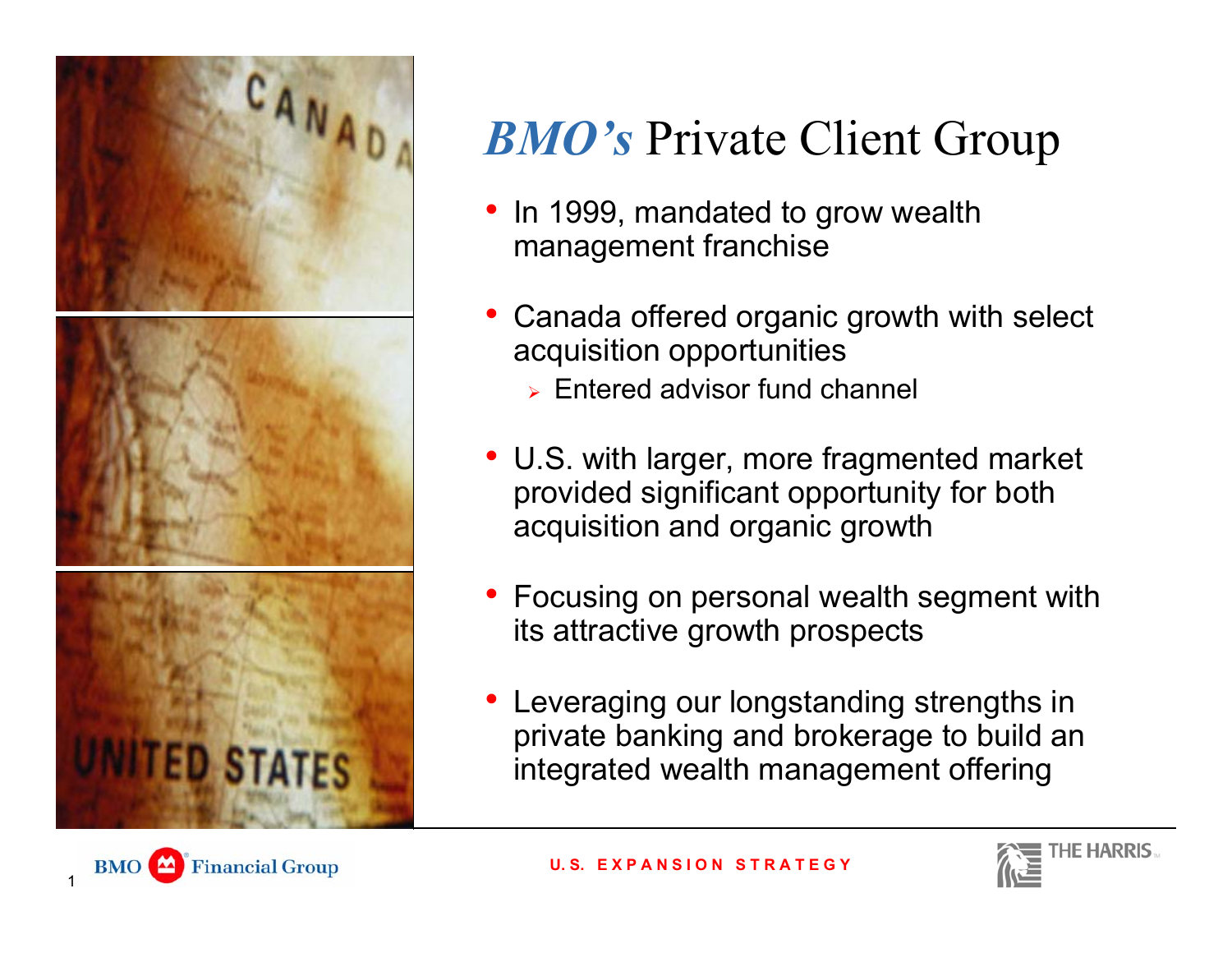





**Financial Group** 

## *PCG's* U.S. Private Banking

- Private banking offers significant growth prospects in highly fragmented U.S. market
- Over 100 years experience as prestigious, recognized and trusted provider of affluent services
- Acquisitions provided growth beyond Chicago to serve other affluent, high-growth markets such as Seattle and Phoenix
- myCFO added capability for ultra high net worth target market and further locations in affluent markets

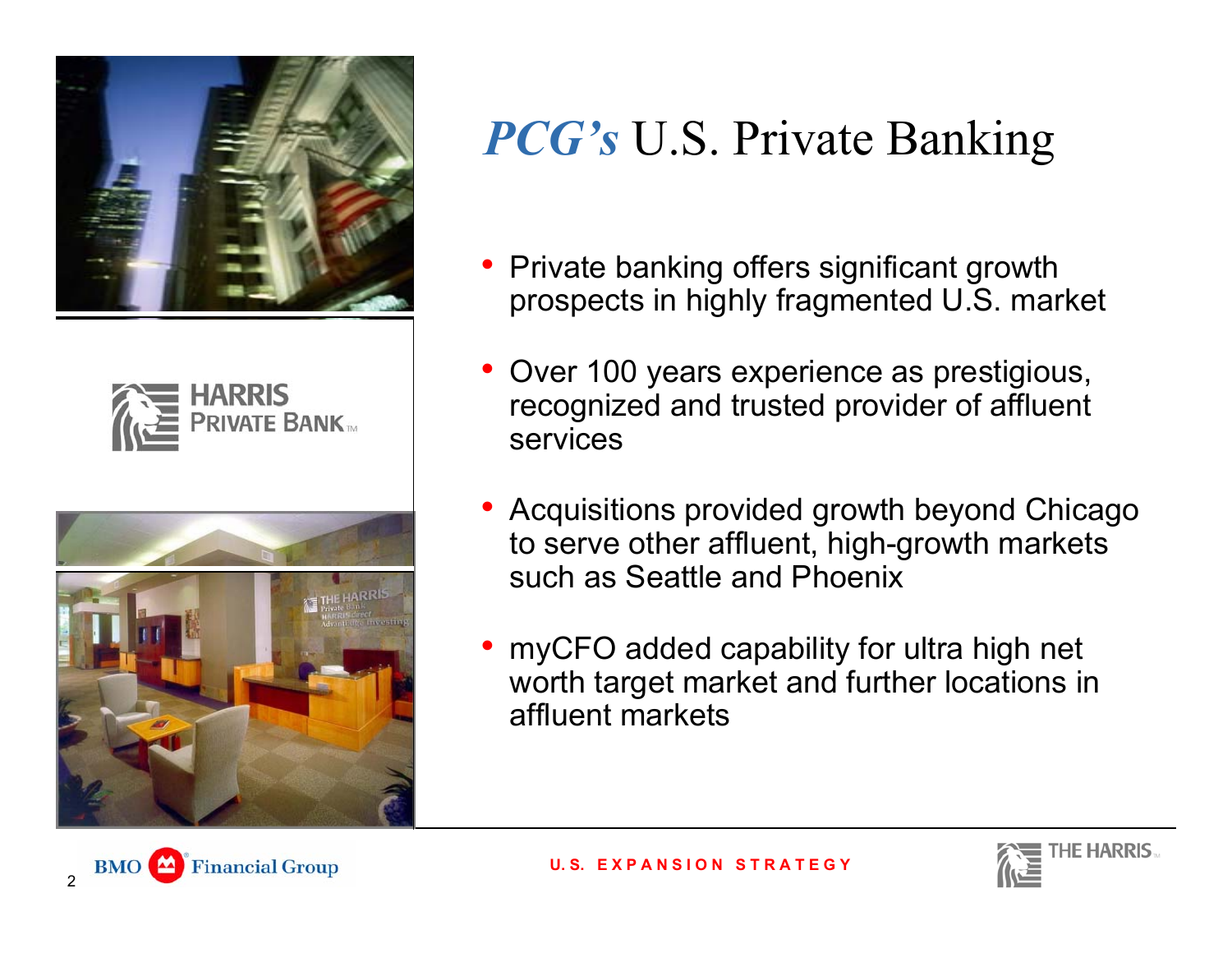











# *PCG's* U.S. Brokerage

- • Brokerage offers equally attractive growth prospects for personal wealth management
- Significant brokerage experience with nearly 100 years in BMO Nesbitt Burns
- Built successful and award-winning direct inv esting platform with national footprint and access to 1MM clients through acquisition
- Created unique full-service, fee-based brokerage focused on attracting Harris Bank and Harris*direct* clients
	- ¾ Grew fee-based assets by approximately USD\$300 million in under 2 years



3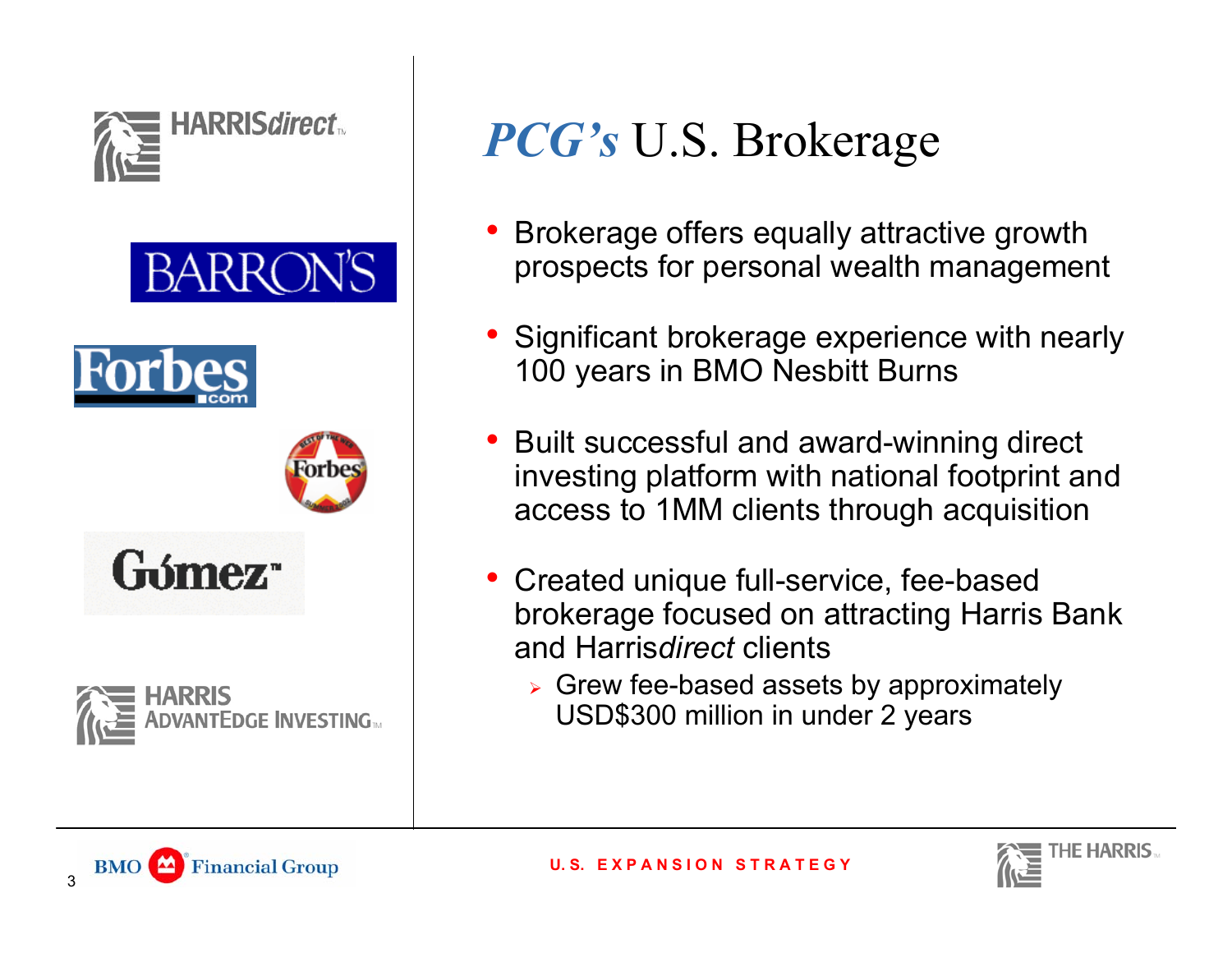### **U.S. Business Unit Revenue S. Business Unit Revenue**



(1) Excluding intangible amortization

4

#### **Financial Group BMO**

## *Successful* U.S. Execution in Challenging Market Conditions

- PCG's U.S. revenue growing at a 24% CAGR
- • Brokerage and private banking now comprise over 85% of revenue
- Focus on cost management and business optimization initiatives improving direct cost to revenue trend



**U. S. E X P A N S I O N S T R A T E G Y**